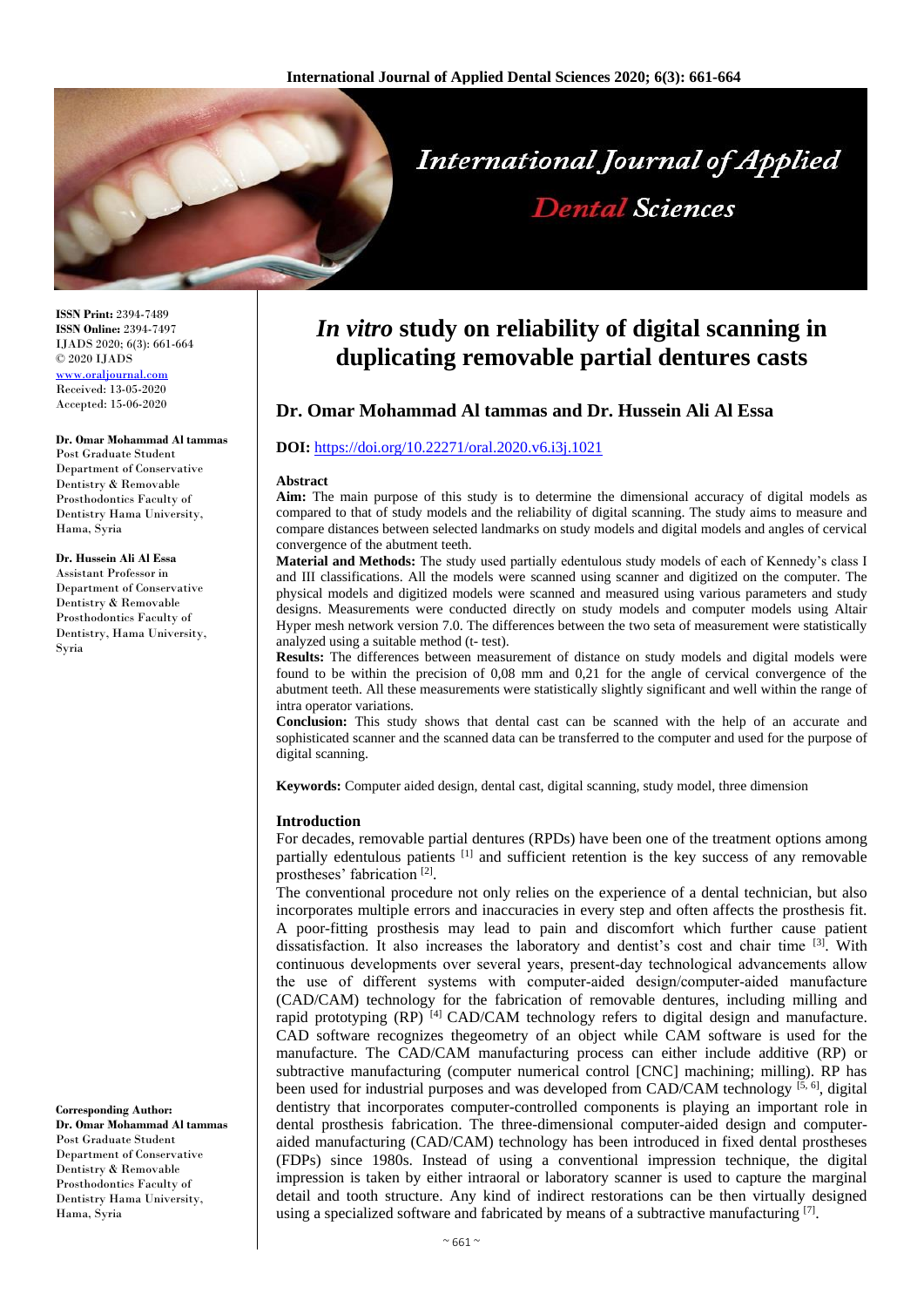The major advantage of a digital scanning is the capability of direct data acquisition from a prepared tooth in real time. It eliminates discomfort that patients may experience from a conventional impression procedure. It also minimizes cost, time and storage space for impression materials, disinfectants and gypsum models. Besides, the digital images can be stored indefinitely with good quality and achievability. However, some factors such as experience of dental technicians, requirement of implant-specific scan body, digital alteration of the occlusion, difficulty of scanning path should be taken into consideration [8]. Not only applicable in fixed dental prostheses, CAD/CAM also has potential to fabricate customized removable dental prosthesis by means of additive manufacturing through rapid prototyping [9].

The evolution of the CAD/ CAM technology decreases the duration of prosthesis manipulation and provide superior functional and esthetic outcomes. Also changes of the prosthesis volume and/ or shape is reduced or eliminated in this approach compared to the conventional procedures. Thus, the produced prosthesis adheres tightly to the tissue and uniformly transferring loads on it [10]. Furthermore, it permits easy duplication of the denture and manufacture of new one using stored digital data [11]. The main benefits of introducing CAD/CAM in the fabrication of RPD framework involve automatic determination of a proposed path of insertion, the immediate elimination of undesirable undercuts, and the equally rapid identification of desirable undercuts. Not only is it a time saver, but also the CAD/CAM technology delivers inherent repeatability, which may assist in decreasing human errors and enhance quality control in the dental laboratory [12]. The purpose of this study was to verify the dimensional accuracy of the digitized 3D dental cast and reliability of surveying the same, which may eventually enable the prosthodontics procedures to be carried out digitally.

# **Materials and Methods**

The research sample included 20 casts of partial edentulous, where the sample was randomly divided into two groups:

The first group: 10 casts included the first class of Kennedy classification

The second group: 10 casts included the third class of Kennedy classification. All study models were scanned using computerized digital scanning and digitization on the computer, then measurements were made on both studied and digital models using different criteria. The measurements were made directly on study models and digital models using special tools and programs, then the differences between the two measurements were statistically analyzed using appropriate methods.

The following standards were chosen to determine dimensional accuracy and reliability of digital scanning:

**Measuring the linear distance between the predetermined points on the surface of the models:** Where specific points were identified on study models and the distance between these points was measured using a digital ruler, and these points were also read and measurements made between them on digital models and recorded on the computer, Note that the previous measurements were repeated three times to avoid errors during the measurement process.



**Fig 1:** Measuring the distance between the two points using the digital ruler



**Fig 2:** Reading holes on the CAD-CAM program and performing the measurement

**Determination of angles of cervical convergence of the abutment teeth:** Due to the difficulty of performing the measurement of the angles of the abutment teeth directly on the study models, three points were chosen on the gypsum casts that represent the angle of abutment teeth and through a mathematical relationship cosine of these angles was calculated and then the angle represented by the value of the cosine was obtained through a special program and this was also read Points on digital models, angles measured and recorded on a computer.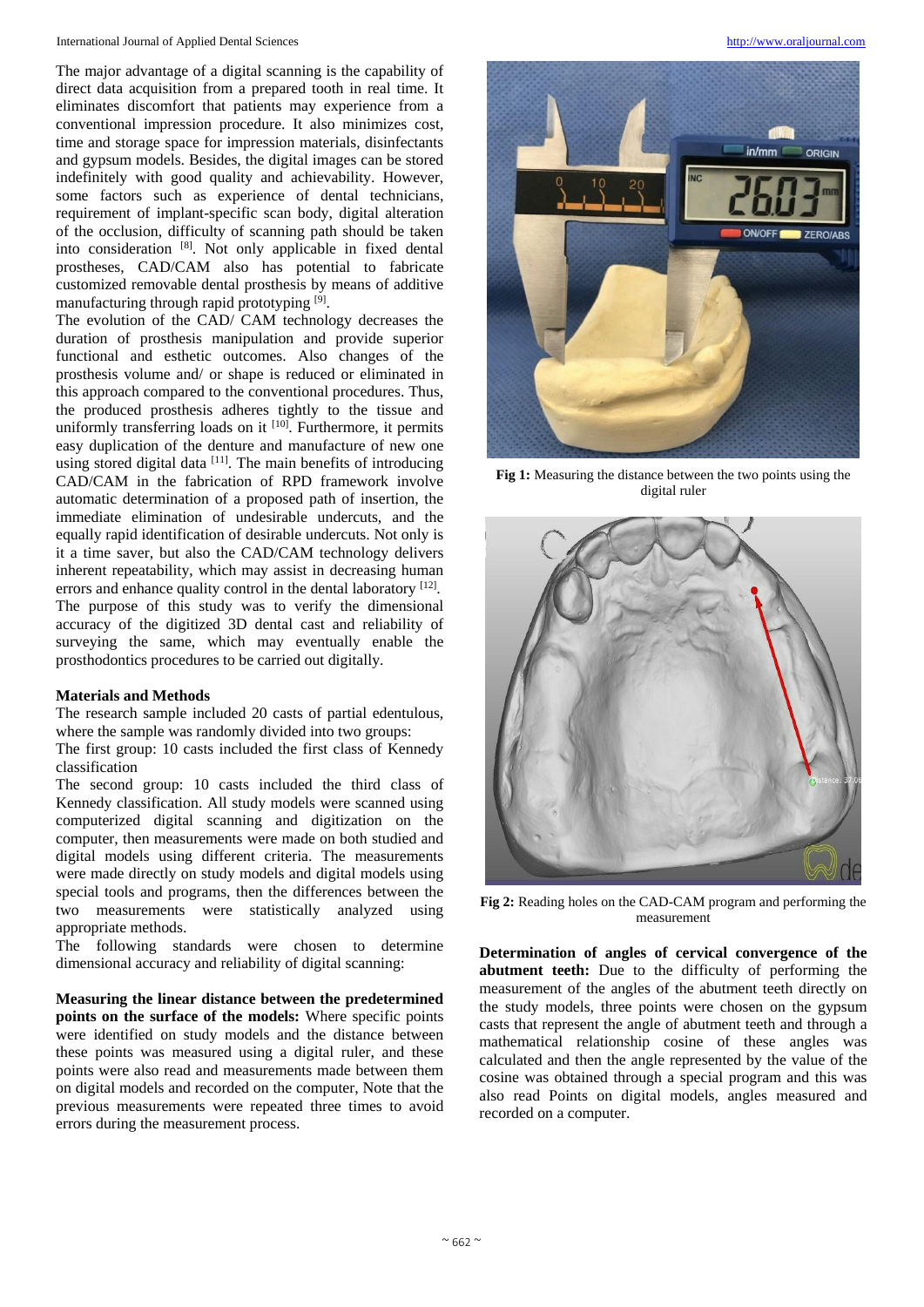International Journal of Applied Dental Sciences [http://www.oraljournal.com](http://www.oraljournal.com/)



**Fig 3:** Identifying three holes representing angles of cervical convergence of the abutment tooth



**Fig 4:** Measurement of angle of cervical convergence of the abutment tooth on CAD-CAM program

**Results:** The following results appeared in our current study conditions:

**Measurement of distance between predetermined points on the surface of the models:** At a confidence level of 95%, the distance measurement on the CAD-CAM program was greater than that of the gypsum cast, with an average mean of 0.08 mm, but this statistically significant difference was not significant( $p=0.163$ ).

**Table 1:** t-test for correlated samples to study the difference between linear distance measurement on the gypsum casts and the CAD / CAM program

| <b>p</b> value | value | The confidence interval is 95% of the average difference | standard | <b>Arithmetic average</b> | variable      |           |
|----------------|-------|----------------------------------------------------------|----------|---------------------------|---------------|-----------|
|                |       | maximum                                                  | minimum  | deviation                 | of difference |           |
| 0.163          | .452  | J.19                                                     | -0.03    | 0.24                      | $0.08\,$      | distances |

**2 - Determination of angles of cervical convergence of the abutment teeth:** At a confidence level of 95%, the measure of angles of cervical convergence of the abutment teethon the CAD-cam program was greater than that of the gypsum example, with an average of 0.21 mm, but this statistically significant difference was not significant  $(p=0.076)$ .

Table 2: t-test for correlated samples to study the difference between angles of cervical convergence of the abutment teethmeasurement on the gypsum casts and the CAD / CAM program

| <b>p</b> value | t value | The confidence interval is<br>95% of the average difference |         | standard<br>deviation | <b>Arithmetic average</b><br>of difference | variable                                                |  |
|----------------|---------|-------------------------------------------------------------|---------|-----------------------|--------------------------------------------|---------------------------------------------------------|--|
|                |         | maximum                                                     | minimum |                       |                                            |                                                         |  |
| 0.076          | .877    | 0.45                                                        | $-0.02$ | 0.51                  | 0.21                                       | angles of cervical convergence<br>of the abutment teeth |  |

# **Discussion**

Computer aided design and computer aided machining techniques have been successfully introduced in the field of fixed partial denture  $[13]$  and maxillofacial technology  $[14]$  over a number of years. The development and evaluation of these advances continue. Advantages of such system have been well documented, and may well eventually become the "next generation" method of fabrication [15]. digital surveying of scanned cast enables a pattern for a metal framework to be fabricated on computer screen according to the principles of RPD Various methods were used for imaging dental hard structure such as holography, Moiré topography, Ppotostereometry, laser scanner etc  $^{[16]}$ . For digital surveying, the digitized 3D image should be an accurate/reliable reproduction of the dental cast. If not, the clinical results will be affected  $[17, 18]$ .

This study, therefore, was undertaken to determine the dimensional accuracy of digital models as compared to conventional study models. Study models and digital models

of Kennedy's class I and class III partially edentulous situations were used. The main reason behind using Kennedy's classification is that, it permits immediate visualization of partially edentulous arch. It also permits a logical approach to the problem of design and makes possible the application of sound principle of partial denture design [19, 20] .

For the purpose of determining the dimensional accuracy and the reliability of electronic surveying the following two criteria were used:

- 1. Measurement of the distance between predetermined points on the surface of the models.
- 2. Determination of angle of cervical convergence of the abutment teeth.

Some slight differences appeared in the measurement of linear distances between the predetermined points on both gypsum models and digital models, where the linear distances measured on the CAD CAM program ranged between 5.66-

 $~^{\sim}$  663  $~^{\sim}$